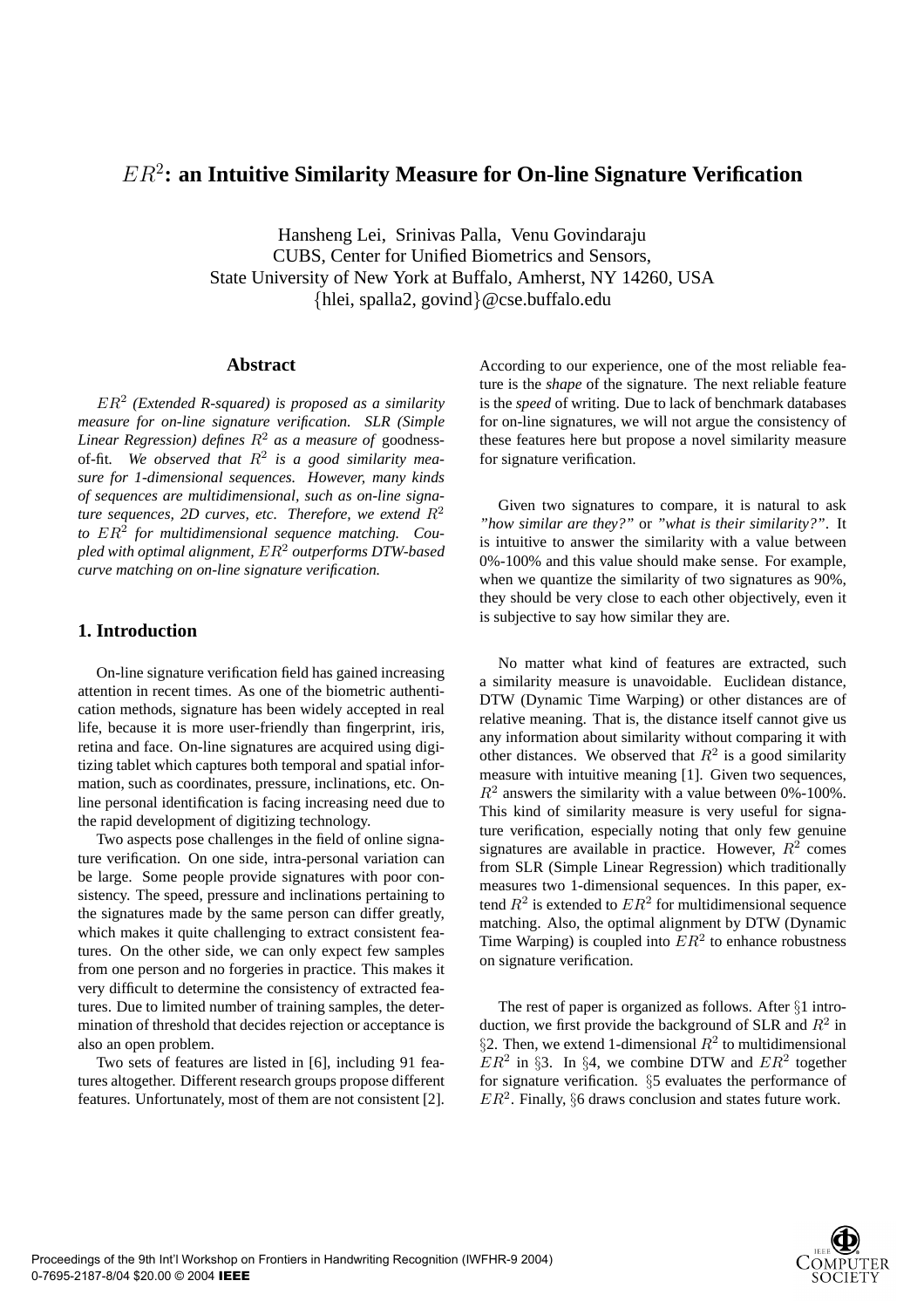

**Figure 1. Two pairs of sequences.**  $R^2(X_1, X_2) = 0.91(91\%)$  and  $R^2(X_3, X_4) =$  $0.31(31\%)$ .  $X_1$  and  $X_2$  have high similarity **(linearity) because the points in c) are dis**tributed along a line.  $X_3$  and  $X_4$  have low **similarity with scattered distribution in f).**

### **2. Simple Linear Regression Background**

Given two sequences  $X = (x_1, x_2, \dots, x_n), Y =$  $(y_1, y_2, \dots, y_n)$ , linear regression statistically analyses the distribution of points  $(x_1, y_1)$ ,  $(x_2, y_2)$ , ...,  $(x_n, y_n)$  in the  $X-Y$  space. If X and Y has strong linear relation, i.e.,  $Y \approx \beta_0 + \beta_1 X$ , we can expect the distribution of these points is along a line, called the *regression line*. Fig. 1 shows examples.

To regress sequence Y on X, we first establish a *model*:  $Y = \beta_0 + \beta_1 X + u$ , where u is the *error term*. Note that  $u = (u_1, u_2, \dots, u_n)$ . Then we estimate the parameter  $\beta_0$  and  $\beta_1$  in the sense of minimum-sum-of squared-error,  $\hat{p}_0$  and  $\hat{p}_1$  in the sense of minimum-sum-of squared-error,<br>i.e.,  $\sum_{i=1}^n u_i^2 = \sum_{i=1}^n (y_i - (\beta_0 + \beta_1 x_i))^2$  is minimized. From a geometric point of view, we estimate the regression line which is determined by  $\beta_0$  and  $\beta_1$  so that the line fits the points in the  $X-Y$  space as close as possible. Let its the points in the  $X$ -*r* space as close as possible. Let  $Q(\beta_0, \beta_1) = \sum_{i=1}^n u_i^2$ . Note that Q is a function of  $\beta_0$  and  $\beta_1$ . To minimize  $Q(\beta_0, \beta_1)$ , we have  $\frac{\partial Q}{\partial \beta_0} = 0$  and  $\frac{\partial Q}{\partial \beta_1} = 0$ . Starting from this, we can obtain the following results [8]:

$$
\beta_0 = \overline{Y} - \beta_1 \overline{X} \tag{1}
$$

and

$$
\beta_1 = \frac{\sum_{i=1}^n (x_i - \overline{X})(y_i - \overline{Y})}{\sum_{i=1}^n (x_i - \overline{X})^2}
$$
(2)

where  $\overline{X} = \frac{1}{n}$  $\sum_{i=1}^{n}(x_i), \overline{Y}=\frac{1}{n}$  $\sum_{i=1}^n (y_i)$ .

With  $\beta_0$  and  $\beta_1$  as above, the regression line is determined. There remains a question: how well the regression line fits the points in the  $X-Y$  space? As a measure of the goodness-of-fit, *R-squared* is defined as:

$$
R^{2} = 1 - \frac{\sum_{i=1}^{n} u_{i}^{2}}{\sum_{i=1}^{n} (y_{i} - \overline{Y})^{2}}
$$
(3)

R-squared is also called the *coefficient of determination*. It can be interpreted as the *fraction of the variation in* Y *that is explained by* X. *R-squared* can be further derived as:

$$
R^{2} = \frac{\left[\sum_{i=1}^{n} (x_{i} - \overline{X})(y_{i} - \overline{Y})\right]^{2}}{\sum_{i=1}^{n} (x_{i} - \overline{X})^{2} \sum_{i=1}^{n} (y_{i} - \overline{Y})^{2}}
$$
(4)

 $R<sup>2</sup>$  has following properties:

- **Reflexivity**, i.e.,  $R^2(X, X) = 1$ .
- **Symmetry**, i.e.,  $R^2(X, Y) = R^2(Y, X)$ . According to equation (4), no matter Y regresses on X or X regresses on  $Y$ ,  $R^2$  is the same.
- $R^2 \in [0, 1]$ . The closer the value to 1, the more the points tend to fall along the regression line, thus, the stronger linear relation the two sequences have.  $R^2 =$ 1 means the two sequences have perfect linear relation, while  $R^2 = 0$  means they have no linear relation at all.

Based on the properties of  $R^2$  as above,  $R^2$  is defined as the *confidence* of the linear relationship. Also,  $R^2$  is a good measure for similarity. Fig. 1 show examples that high (low)  $R^2$  value means high (low) similarity. Threshold based on  $R<sup>2</sup>$  is much more intuitive than some distance tolerance  $\epsilon$ , such as Euclidean distance or DTW distance. Given two sequences,  $R^2$  directly tells their similarity.

# **3. Extending**  $R^2$  to  $ER^2$

Traditionally, SLR is only applied to 1-dimensional sequence. However, many kinds of sequences are multidimensional. For an instance, the on-line handwritten signature sequence is multidimensional, including coordinates  $(x)$ and y), pressure, inclination, etc. To match *M*-dimensional sequence, we define  $ER^2$  (Extended R-squared) as:

$$
ER^{2} = \frac{\left[\sum_{j=1}^{M}(\sum_{i=1}^{n}(x_{ji} - \overline{X_{j}})(y_{ji} - \overline{Y_{j}}))\right]^{2}}{\sum_{j=1}^{M}\sum_{i=1}^{n}(x_{ji} - \overline{X_{j}})^{2}\sum_{j=1}^{M}\sum_{i=1}^{n}(y_{ji} - \overline{Y_{j}})^{2}}
$$
\n(5)

where  $\overline{X_i}(\overline{Y_i})$  is the average of the *j*-th dimension of sequence  $\check{X}(Y)$ .

 $ER<sup>2</sup>$  has similar properties as  $R<sup>2</sup>$ , i.e., *reflexivity*, *symmetry* and  $ER^2 \in [0, 1]$ . The only difference is that  $ER^2$ can measure multidimensional sequences. Just like  $R^2$ ,  $ER<sup>2</sup>$  directly tells how similar they are. In contrast, DTW or Euclidean norms can only give a distance with relative meaning.

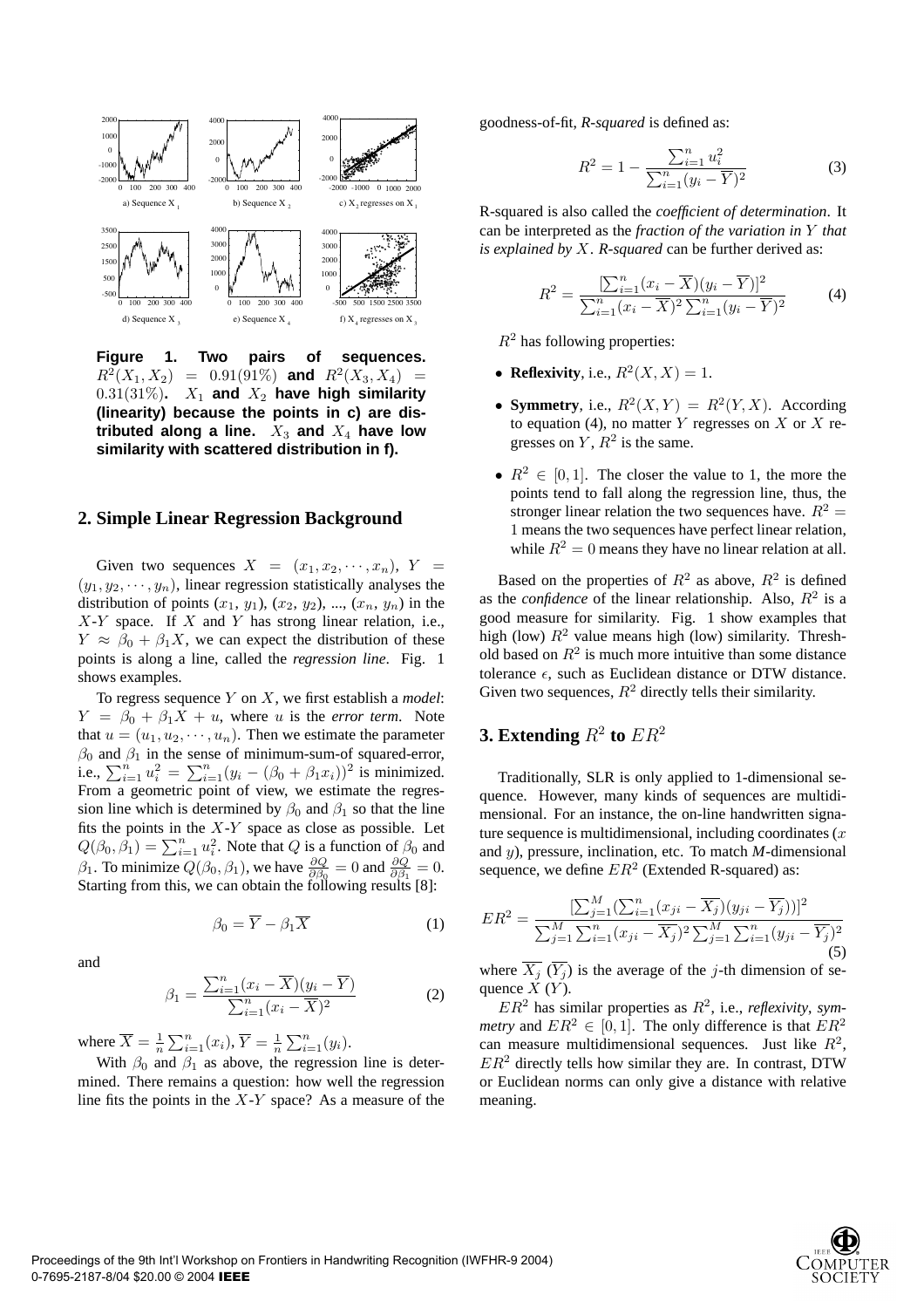

**Figure 2. Four signatures and their similarities with each other defined by** ER<sup>2</sup>**. We can see that similarity measure by** ER<sup>2</sup> **is much more intuitive than the "distance", such as DTW or Euclidean distance.**

Fig. 2 shows examples that  $ER^2$  makes sense. Signature (a) and (b) are genuine signatures. Signature (c) and (d) are forgeries, although they are made by the same person. We can see that signature (a) has high similarity with signature (b). The  $ER^2$  between them is as high as 96.7%. The major difference in signature (c) is that the character " $@$ " is replaced by "a". So, the similarity between (c) and the genuine ones drops to 68.4% or 70.5%. Signature (d) is made up of two Chinese characters. The first character is the same as other signatures while the second one is totally different from "@cubs". Therefore, its similarities with other signatures are all below 50%.

The signatures here are made up of Chinese character, English character and special symbol as "@". The examples also demonstrates that  $ER^2$  is a language-independent measure.

# **4. Combining DTW and** ER<sup>2</sup>

 $ER<sup>2</sup>$  has its drawback. It only allows one-one matching between two sequences, just like the Euclidean norm. If two sequences are not aligned very well or they have different lengths,  $ER<sup>2</sup>$  cannot be applied directly. Usually, signature sequences are neither of the same length nor aligned well, even by the same person. It is well known that DTW is able to determine the optimal alignment between two sequences with different lengths. Therefore, DTW is combined with  $ER<sup>2</sup>$  to unify their advantages.

#### **4.1. DTW background**

Given two sequences  $X = (x_1, x_2, ..., x_n)$  and  $Y =$  $(y_1, y_2, ..., y_m)$ , the distance DTW(X,Y) is similar to edit distance. To calculate the DTW distance  $D(X, Y)$ , we can first construct an  $n$ -by- $m$  matrix, as shown in fig. 3. Then,



**Figure 3. The path determined by DTW in the** n**-by-**m **matrix has the minimum average cumulative cost. The marked area is the constraint that path cannot go. The path indicates the optimal alignment:**  $(x_1, y_1)$ ,  $(x_2, y_2)$ ,  $(x_3, y_2)$ ,  $\cdots$ ,  $(x_{n-1}, y_{m-3})$ ,  $(x_{n-1}, y_{m-2})$ ,  $(x_{n-1}, y_{m-1})$ ,  $(x_n, y_m)$ .

we find a *path* in the matrix which starts from cell  $(1, 1)$ to cell  $(n, m)$  so that the average cumulative cost along the path is minimized. If the path passes cell  $(i, j)$ , then the cell (i,j) contributes  $cost(x_i, y_i)$  to the cumulative cost. The *cost* function can be defined flexibly depending on the application, for example,  $cost(x_i, y_j) = |x_i - y_i|^2$ . This path can be determined using dynamic programming, because the recursive equation holds:  $D(i, j) = cost(x_i, y_j) +$  $min\{D(i-1,j), D(i-1,j-1), D(i,j-1)\}.$ 

The path may goes several cells horizontally along  $X$  or vertically along  $Y$ , which makes the matching between the two sequences not strictly one-one but one-many and manyone. This is the robustness that DTW provides to align sequences.

#### **4.2.** ER<sup>2</sup> **coupled with optimal alignment**

We first use DTW to determine the optimal alignment between two sequences. Then, we stretch the two sequences to have the same length. It is done like this: if point  $x_i$  in sequence X is aligned to  $k(k > 1)$  points in sequence Y, we stretch X by duplicating  $x_i$  k – 1 times. For sequence  $Y$ , we stretch it in the same way. For example, in fig. 3, we stretch X to be  $(x_1, x_2, \dots, \underline{x_{n-1}, x_{n-1}, x_{n-1}, x_n)$  and Y to be  $(y_1, \underline{y_2}, \underline{y_2}, \cdots, y_{n-2}, y_{n-1}, y_n).$ 

After stretching, the two sequences have the same length. Then, we can feel free to apply equation (5) to calculate similarity.

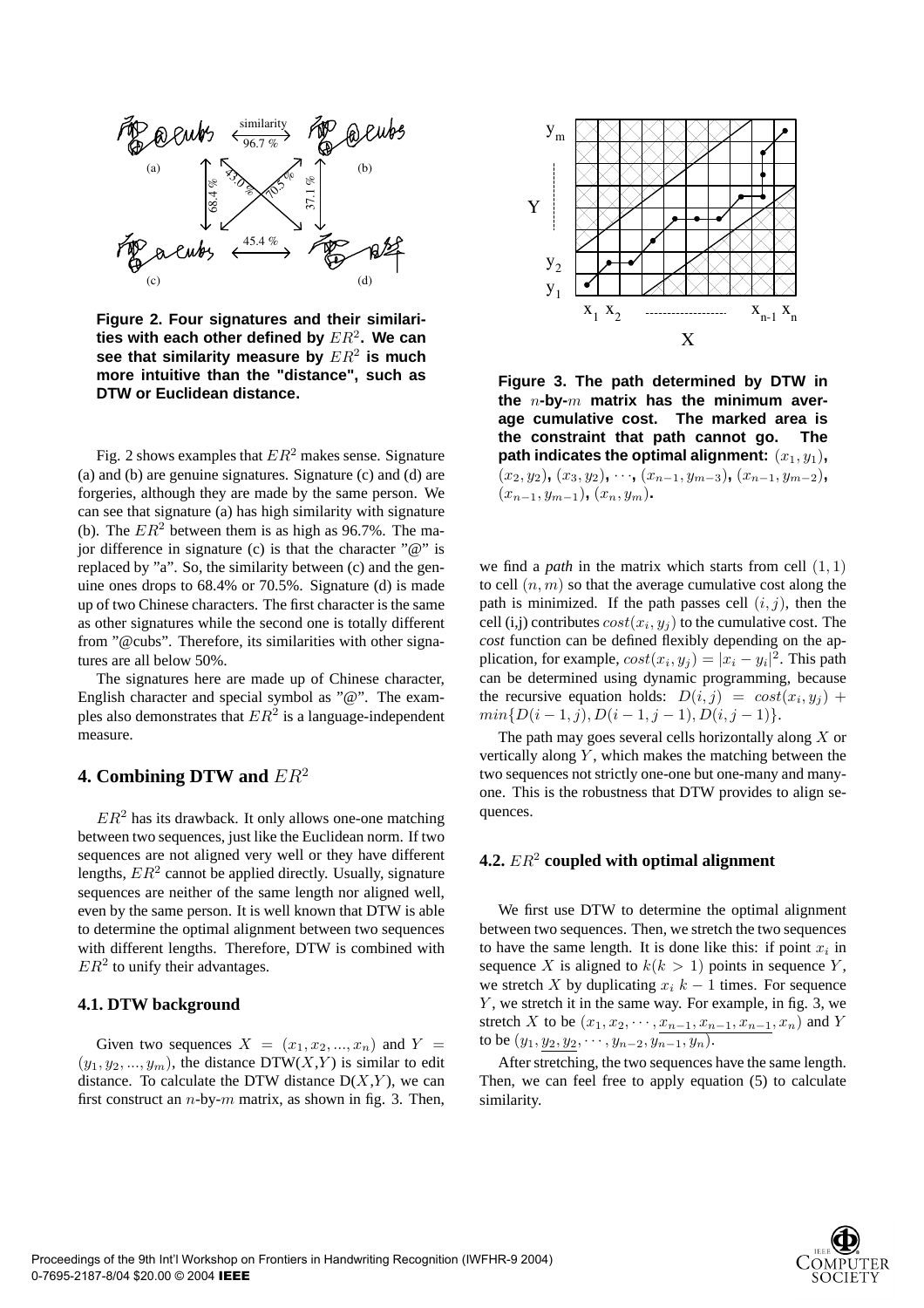# **5. Experiments on on-line signature verification**

Our experiments focus on this concern: *will*  $ER^2$ *coupled with optimal alignment improve the performance of DTW on signature verification ?* Signature verification based on curve matching [4, 5] is a promising direction, because curve matching is language-independent. Segmentation-based methods [7] are dependent on languages to a large degree, since the words of some languages are complex with a lot of possible segments and the segments may be not consistent.

We assume signature verifications have two basic requirements: 1) At most 6 genuine signatures are provided and no forgeries are available for training. 2) Given signature to be verified, the output is a similarity between 0% and 100%, not just "yes/no". The decision of rejection/acceptance is left to the system operator [3]. In real applications, the requirements are reasonable. Since only few genuine signatures for enrollment, it is appropriate to use all of them as reference prototype rather than statistically generate a single prototype. When a signature is input for verification, we compare it with each of these prototypes and return the highest similarity.  $ER^2$  is a qualified similarity measure with a confidence value between 0% and 100%. Curve matching based on DTW returns a relative distance. We need to translate it to a similarity score. We briefly describe two signature verification algorithms here: 1)  $ER<sup>2</sup>$  coupled with optimal alignment; 2) DTW-based Curve matching.

## **1).** ER<sup>2</sup> **coupled with optimal alignment**

- **Enrollment.** Given  $K(K \leq 6)$  genuine signatures,  $Sig_i = [X_i, Y_i], (i = 1, \cdots, K)$ , we first preprocess each of them and save all of them in a template. Each signature here is a 2-dimensional sequence of  $X - Y$  coordinates. Preprocessing includes: 1) Smooth the raw sequence by Gaussian filter [3]. 2) Rotate if necessary [4]. 3) Normalize each signature  $Sig_i$  by:  $X_i = \frac{X_i - min(X_i)}{max(X_i) - min(X_i)}$ , and  $Y_i = \frac{Y_i - min(Y_i)}{max(Y_i) - min(Y_i)}$ .
- **Matching.** Given a signature  $S = [X_s, Y_s]$ , we preprocess it in the same way as in enrollment and match it against each of the preprocessed signatures in the template. The highest similarity score is returned. Matching S with  $Sig_i$ is done as follows. First, we use a function, namely  $[dist, path] = DTW(S, Sig_i)$  to obtain the  $path$ . Note that we do not need the  $dist$  here. Second, we stretch both  $S$  and  $Sig_i$  to have the same length according to the optimal alignment

indicated by the path. Then, we calculate  $ER^2$ by equation (5).

#### **2). DTW-based Curve matching**

- **Enrollment.** Given  $K(K \leq 6)$  genuine signatures,  $Sig_i = [X_i, Y_i], (i = 1, \cdots, K)$ , we first preprocess each of them and save all of them in a template. Preprocessing is the same as above. The additional thing we should do is to find the maximum distance between these preprocessed signatures. We need it to calculate the similarity score. We can obtain this by calculating the pairwise DTW distances within the given samples and save the maximum one (denoted as  $M_d$ ) to the template.
- **Matching.** Given a signature  $S = [X_s, Y_s]$ , we preprocess it in the same way as in enrollment and match it against each of the preprocessed signatures in the template. The highest similarity score is returned. Matching  $S$  with  $Sig_i$  is done as follows. First, we use function  $dist, path$  =  $DTW(S, Siq<sub>i</sub>)$  to obtain the *dist* (Here, we do not need the path). Then, we translate dist to similarity score by  $exp(\frac{-dist}{2 * M_d})$ .

We can see that the only difference between above two algorithms is the similarity score mechanism. We agree that DTW is the best for curve matching with optimal alignment. Alignment is absolutely necessary, because no user writes his/her signatures exactly the same each time. There always exists some difference in the total length and overall shape. Through the experiments on signature verification, we will compare the accuracy brought by  $ER^2$  and the similarity score by the Gaussian formula as  $exp(\frac{-dist}{2*Md})$ . The reason we choose the Gaussian formula is that there is no better choice to directly translate DTW distance to score without statistic (recall that only few genuine samples available). In addition, we have to mention that alternative curve matching based on DTW [4] is done by  $dist = DTW(speed(S), speed(Sig_i))$ , where  $speed(S)$ transforms signature sequence S to speed sequence by  $S_i$  =  $S_{i+1}-S_i$ ,  $i=1,\dots$ , length(S) – 1. Actually, we tried this and found the results were worse by doing so.

The experimental database we used was kindly provided by Munich etc. [4]. Each signature is a 2-dimensional sequence. Totally, 106 subjects are available. For each subject, there are 24 genuine signatures and 10 skilled forgeries. We used the first 5 signatures for enrollment and the remaining 29 signatures were used in the test with skilled forgeries. Signatures from different subjects including genuine or skilled ones were considered as random forgeries.